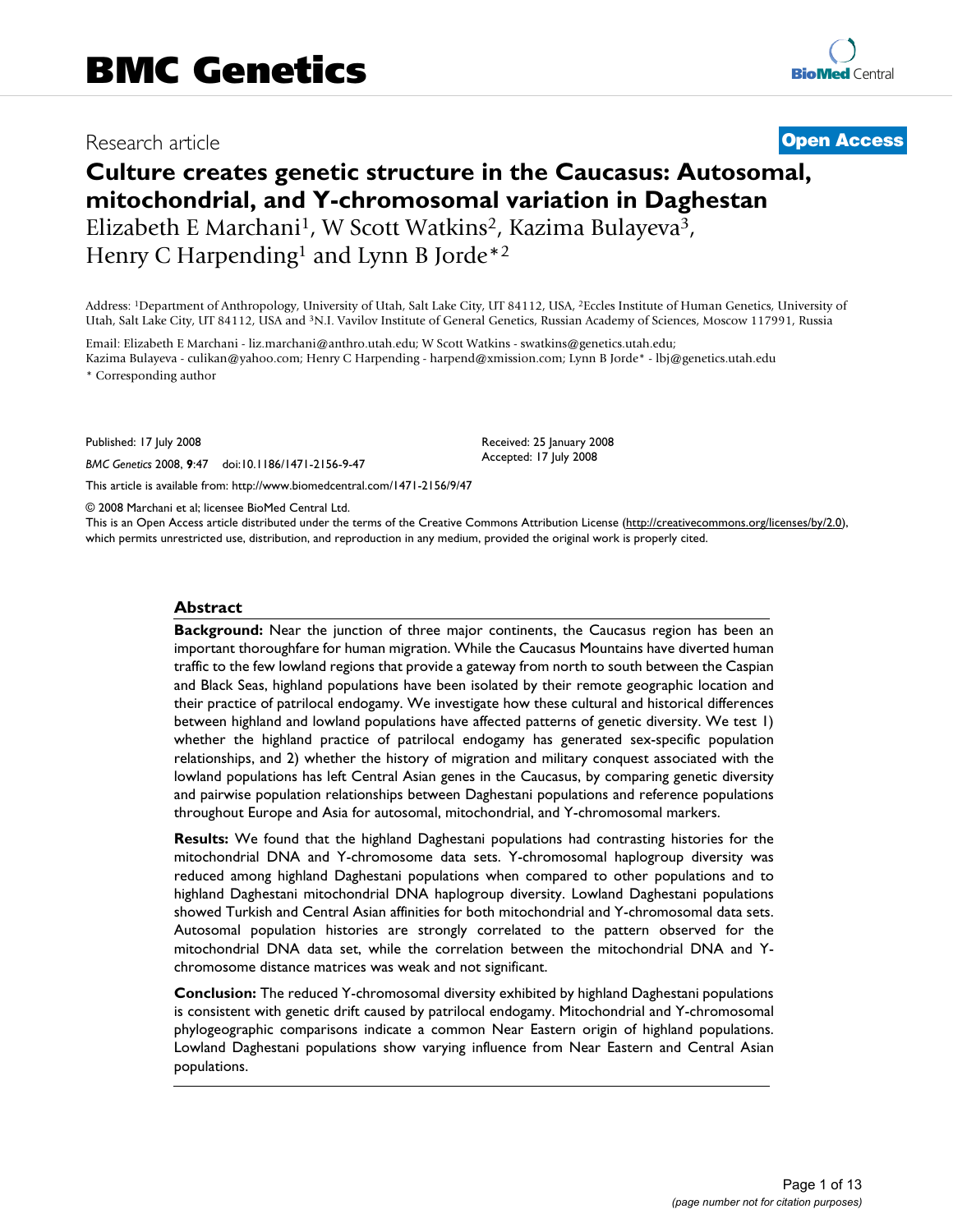### **Background**

The populations of the Caucasus region have complex histories of isolation and gene flow. The region as a whole has served as a gateway between continents, with waves of human migration leaving rich cultural and linguistic diversity in their wake [1,2]. The Caucasus Mountains have shaped the routes of migrating populations and military invasions, diverting these travellers away from the remote highlands and into the more easily accessible lowlands. Differences between highland and lowland populations are exaggerated by the marriage practices of highland populations: wives move to the home of their husbands, while husbands remain in the land of their forefathers for generations [3,4].

We have identified five populations from Daghestan that have been influenced by both physical and cultural barriers to gene flow. Three are highland isolates, while two lowland populations represent admixed groups influenced by Turkic and Mongolian migrants. We investigate whether the geographic barrier of altitude, the cultural barrier of patrilocal endogamy, or the introduction of migrants from a great distance have left detectable patterns in the genetic diversity of these populations. Specifically, we ask 1) whether geographic isolation and patrilocal endogamy have caused more genetic drift in highland than lowland populations, and 2) whether lowland populations show evidence of admixture from Turkic and Mongolian migrants.

We test these hypotheses by comparing mitochondrial DNA (mtDNA) and Y-chromosome (non-recombining, NRY) haplogroup frequencies among Daghestani, Near Eastern, Central Asian, Central/Northern European, and East Asian populations, as well as autosomal variation in 100 polymorphic *Alu* insertions among Daghestani, Central/Northern European, and East Asian populations. We compare measures of haplogroup diversity and pairwise distance for the mtDNA and NRY markers, then compare these to genetic distances from the autosomal data, looking for evidence of genetic drift and shared origins. Our results demonstrate that the cultural practice of patrilocality and historic population movements have shaped genetic variation in these Caucasus populations.

### **Methods**

#### *Populations*

The Avar, Dargin, and Kubachi populations sampled in our study live in the highlands of Daghestan (Figure 1). They each speak different languages belonging to the Northeast Caucasian language family. The Avars and Dargins have traditionally been agriculturalists and pastoralists, while the Kubachi have specialized in jewelry making [5]. These highland populations are isolated due to their remote location, their linguistic variation, and their practice of strict patrilocal endogamy [3,4]. This marriage practice controls the inheritance of property and restricts male gene flow [3]. These populations are thought to be indigenous to the region but, like other native peoples of the Caucasus region, their exact origins are unclear [6]. Previous genetic studies have revealed that populations within the Caucasus region do not share the genetic variation believed by some researchers to be a signature of the Neolithic expansion through Europe, leading some to infer that these populations are remnants of a more ancient Eurasian population [3,7,8]. Others suggest that the Caucasus region is instead inhabited by a collection of peoples who represent those who have travelled through or invaded the region in the historic past [4,9,10].

The Nogai and Kumiks of the Daghestani lowlands have a history of admixture. These populations speak different languages belonging to the Kipchak division of the Turkic language family and are more exogamous than the highland populations [11,12]. The Kumik population represents a mixture of native peoples of the Caucasus with Turkic migrants from the 4<sup>th</sup> to the 15<sup>th</sup> centuries and may be descended from the Kipchaks, an ancient Turkic population [10,12]. The Kumiks currently practice a flexible form of virilocality and frequently exchange mates with other villages. The Nogai are descended from the Nogai khanate of the Mongol empire, established in the 12<sup>th</sup> century, which arrived in Daghestan in the 13<sup>th</sup> and 14<sup>th</sup> centuries [5,11]. Although administrated by Mongolians, this khanate was peopled by many native Caucasian ethnic groups [11,12], suggesting that the Nogai are an admixed population. The Nogai practice dual exogamy, prohibiting marriage within one's kin group or patronymic, a practice that encourages gene flow.

Overall, the five ethnic groups sampled for our study are representative of the genetic variation to be found in Daghestan, as these groups represent approximately onehalf of the country's population [3]. DNA samples were obtained following voluntary consent procedures developed and approved by the Daghestan IRB at the Institute of History, Archeology and Ethnology of Daghestan Center, of the Russian Academy of Sciences.

To place the genetic variation observed within Daghestan into a regional perspective, we include mtDNA and NRY data obtained from the literature for several Near Eastern and Central Asian populations in our analyses. Near Eastern populations include Crimean Tatars [2,13], Georgians  $[2,14]$ , Iranians  $[2,13]$ , and Turks  $[14,15]$ . The Central Asian populations included in this study are Kazak [2,13], Karakalpak [2,13], and Mongolian [2,16].

We are unable to include these Near Eastern and Central Asian population in our analyses of autosomal Alu inser-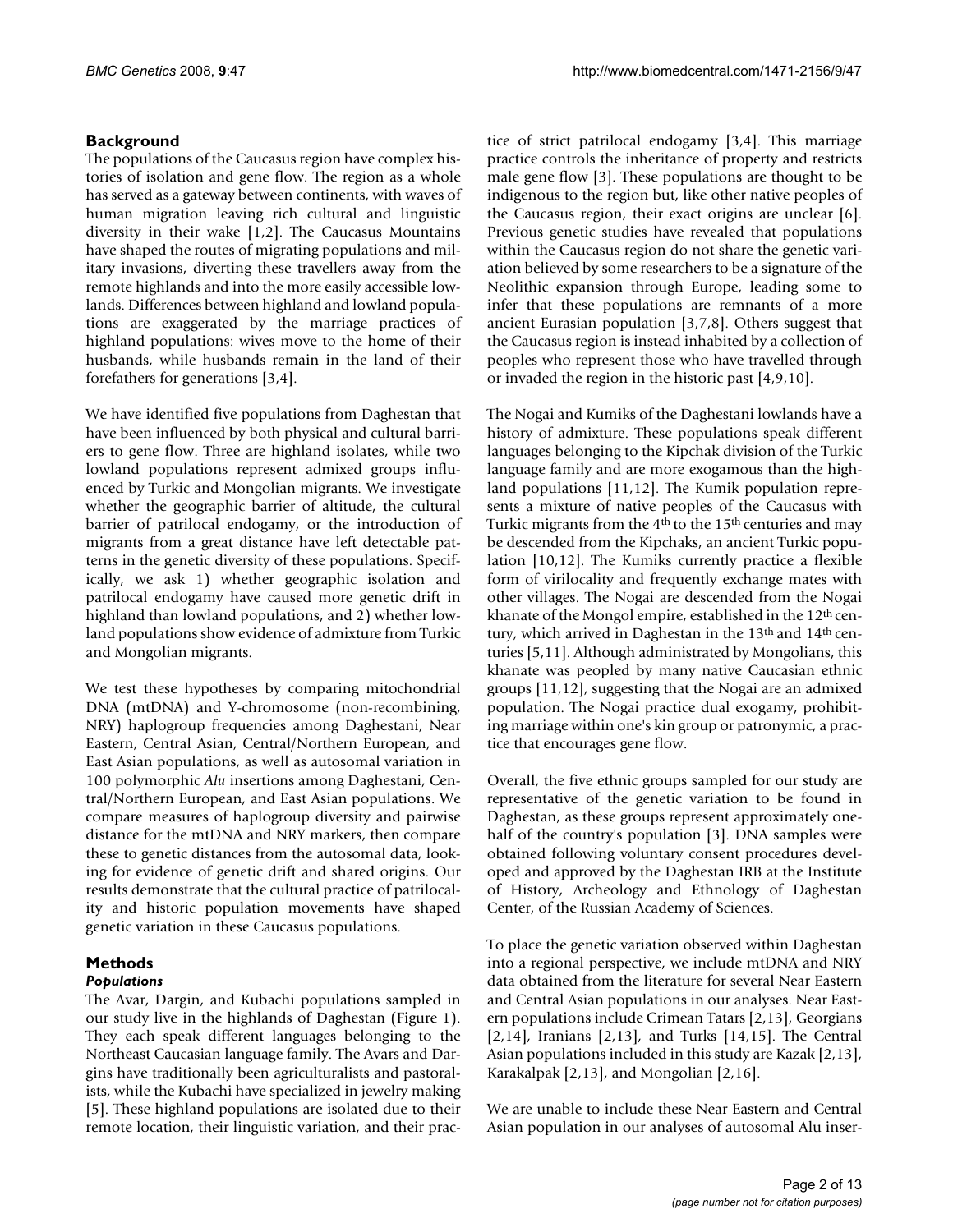

#### **Figure 1**

**Map of Population Sample Locations**. This simplified and stylized map illustrates the location associated with each population sampled. Central/Northern European and East Asian samples are as described in the Methods section.

tion variation, as comparable data have not been published. We therefore include Central/Northern European and East Asian populations in our study of mtDNA, NRY, and Alu insertion variation. Our Central/Northern European sample includes 15 French and 57 Utahns of Central/Northern European ancestry, while the East Asian population includes 9 Cambodians, 13 Han Chinese, 16 Japanese, 5 Malay, 3 Taiwanese, and 9 Vietnamese individuals. These populations are geographically and genetically more distant from the Daghestani populations than the Near Eastern and Central Asian populations. As such, they act as extreme values in pairwise distance calculations and principal components analyses. These populations place the observed differences between Daghestani and other populations into a broader perspective. Distances between Daghestani populations and the Central/ Northern European and East Asian populations serve as a yardstick against which distances within Daghestan, and between Daghestani populations and populations from the Near East and Central Asia may be measured.

#### *Mitochondrial DNA Haplogroup Variation*

We have genotyped 62 Avar, 28 Dargin, 25 Kubachi, 26 Kumik, 33 Nogai, 54 East Asian, and 71 Central/Northern European individuals for the following 24 mtDNA haplogroup-defining single nucleotide polymorphisms (SNPs) using ABI SNaPshot (Applied Biosystems, Foster City, CA) multiplexes designed by WSW [17]: A1811G, T4646C, A4833G, C4883T, G7598A, A7768G, G7805A, A7933G, C8137T, G8994A, G9055A, T9090C, G9266A, A9545G, C10400T, T10436C, C10810T, C10873T, A12308G, A12612G, T12705C, A13263G, T14766C, A14793G. We have refined these data by identifying mtDNA haplogroup defining SNPs [16,18-20] in the HVS-I sequences of our samples. We performed new HVS-I sequencing for our Avar samples, while the sequences for the other Daghestani populations are available in the literature [3]. We were able to define 26 mtDNA haplogroups with these data, with the combinations of SNPs used to define each mtDNA haplogroup in our samples listed in additional file 1: mtDNAdefinitions.xls. MtDNA haplogroup frequencies among Near Eastern and Central Asian populations were obtained from the literature [13,14,16].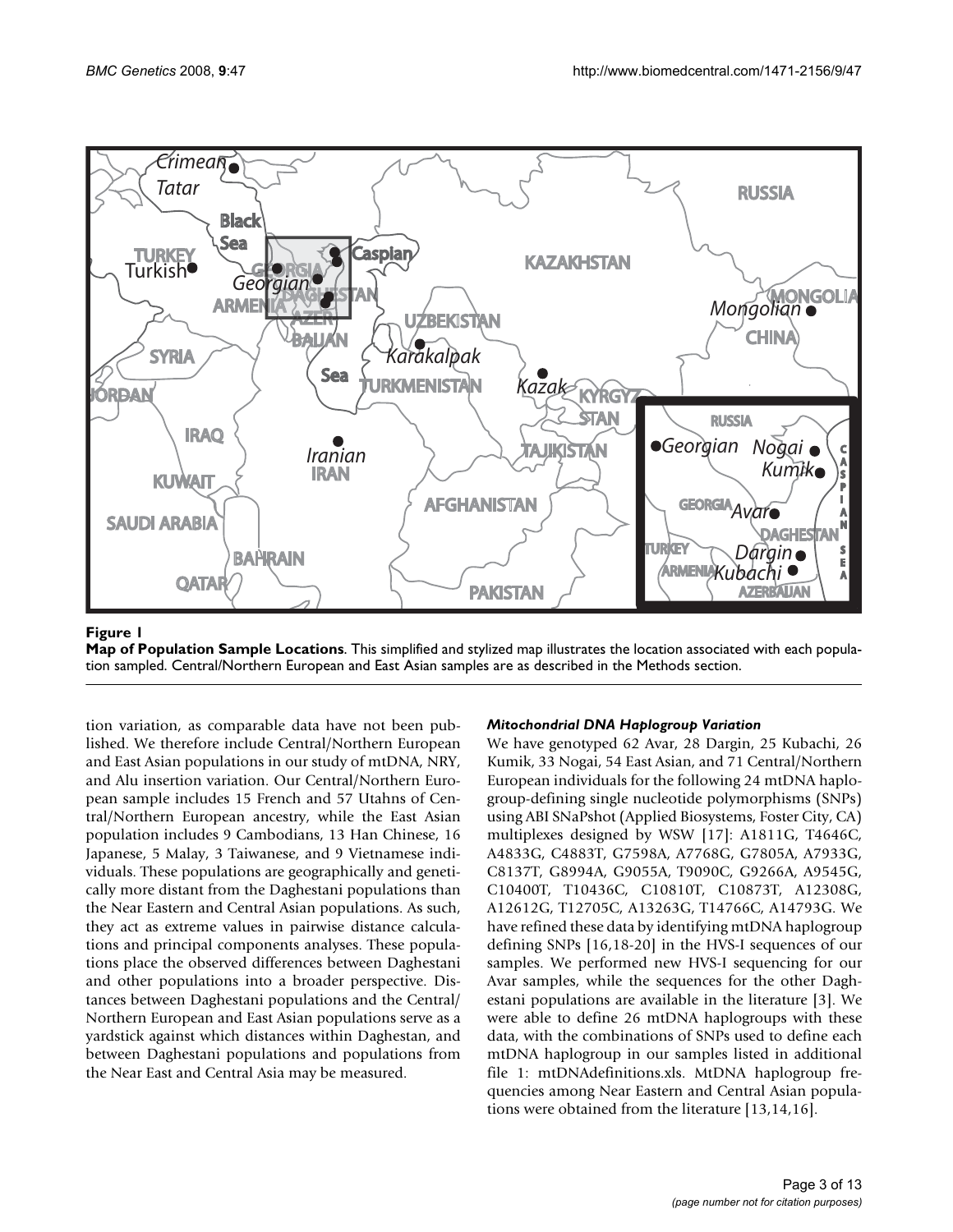#### *Y-chromosome Haplogroup Variation*

In a similar fashion, we have genotyped the males of the above sample (18 Avar, 8 Dargin, 14 Kubachi, 10 Kumik, 16 Nogai, 31 East Asian, and 61 Central/Northern European individuals) for the following 19 NRY haplogroupdefining SNPs using ABI SNaPshot (Applied Biosystems, Foster City, CA) multiplexes designed by WSW [17]: M122, M145, M17, M170, M172, M173, M174, M175, M181, M20, M201, M207, M216, M52, M74, M89, M9, M91, M96. NRY haplogroup frequencies among Near Eastern and Central Asian populations were obtained from the literature [2,15]. We follow the phylogeny and nomenclature established by the Y Chromosome Consortium [21], with the combination of SNPs used to define each haplogroup listed in additional file 2: NRYdefinitions.xls.

#### *Autosomal Alu Insertion Variation*

Genotypes for 100 Alu insertions have been previously published [22] for the Dargin, Kubachi, Kumik, Nogai, Central/Northern European and East Asian individuals genotyped for the mtDNA SNPs.

#### *Analytical Methods*

Haplogroup diversity within Daghestani populations was calculated using Nei's *h* statistic [23]. The pairwise genetic distances between populations were calculated using population pairwise  $F_{ST}$ . Genetic distances were tested for significant differences from zero with 10,000 permutations in a randomization test (Arlequin 2.0; [24]). Principal components analyses were performed using MATLAB R2007b in order to visualize the genetic relationships between populations. Mantel tests, using 10,000 random permutations in Arlequin 2.0, were performed to assess the correlations among the NRY, mtDNA, and Alu distance matrices.

#### **Results**

#### *Haplogroup Frequencies and Diversity*

Mitochondrial haplogroup frequencies and diversity values are presented in Table 1. The Daghestani populations resemble our samples from Central/Northern Europe and Turkey in their frequencies of common haplogroups HV, T, and U5. The highland Kubachi are an exception, with more than 75% of the sample possessing subtypes of haplogroup U, most commonly observed in Central/Northern Europe and Russia [25]. The lowland Nogai samples resemble the samples from Central and East Asia, as all have appreciable frequencies of haplogroups B, C, and D. The range of haplogroup diversity values within Daghestan lies within the range observed among other populations, with neither highland (Avar, Dargin, Kubachi) nor lowland (Kumik, Nogai) Daghestani populations exhibiting unusually high or low values.

NRY haplogroup frequencies and diversity values are presented in Table 2. The highland Avar, Dargin, and Kubachi populations exhibit high frequencies of haplogroup F (including haplogroup G, see Discussion), which is also common in many Near Eastern populations. The lowland Nogai and Kumik samples exhibit a mixture of European, Near Eastern, and Central Asian haplogroups. The lowland Kumik and Nogai populations have NRY haplogroup diversity values as high as those observed in the Near East and Central Asia, while the highland Daghestani populations have lower NRY haplogroup diversity, less than or equal to that observed in our Central/Northern European sample. The highland Dargins are exceptional, with a Nei's *h* value of zero, as all males sampled belong to NRY haplogroup F.

#### *Population Pairwise Distances*

Genetic distances based on mtDNA haplogroup frequencies are shown in the upper triangle of Table 3, while the NRY pairwise distances are shown in the lower triangle. The NRY population pairwise distances show no differentiation between the highland Daghestani populations, while the Avar and Dargin highland populations are significantly different from the highland Kubachi with respect to the mtDNA. This suggests that either the history of Daghestani Y chromosomes differs from that of the mtDNA and autosomal loci, or that the males genotyped for the NRY polymorphisms are not sufficiently representative of the population at large. The Kumik and Turkish populations have  $F_{ST}$  values of zero, while the Nogai have low genetic distances to the Near Eastern and Central Asian populations, for both the mtDNA and NRY data sets.

The autosomal pairwise genetic distances calculated from the 100 Alu loci (Table 4) are similar to those observed for the mtDNA data but not the NRY data. Mantel tests of correlation between the mtDNA, NRY, and autosomal distance matrices (Table 5) demonstrate a strong and significant correlation between the mtDNA and Alu distances, a weaker correlation between the NRY and Alu distances, and no significant correlation between the NRY and mtDNA distance matrices.

#### *Principal Components Analysis*

Figure 2 presents the principal components analysis results for the mtDNA haplogroup frequency data. The first principal component, explaining 41% of the variance, identifies the Central/Northern European and East Asian populations as the extremes. Populations fall along the first principal components axis in a rough west-to-east gradient, with the exception of the Daghestani populations. The highland Kubachi are isolated by the second principal component, explaining 23% of the variance. This is likely due to genetic drift leading to the observed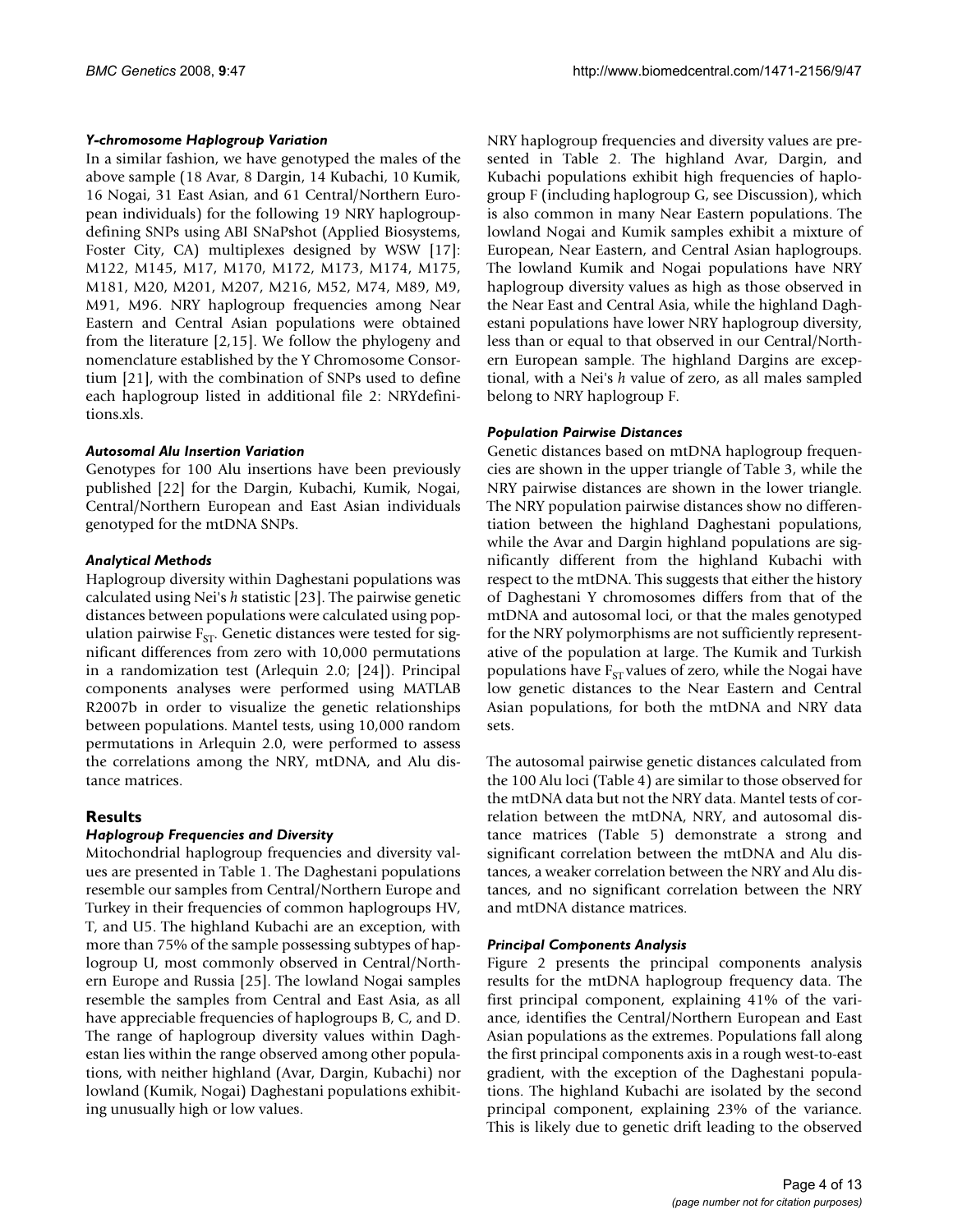|                              | Avar   | Dargin | Kubachi | <b>Kumik</b> | Nogai | Crimean<br>Tatar <sup>l</sup> | Georgian <sup>2</sup> | Iranian <sup>1</sup> | Turkish <sup>2</sup> | Karakalpak | Kazak <sup>1</sup> | Mongolian <sup>3</sup> | N. Europe | <b>East Asian</b> |
|------------------------------|--------|--------|---------|--------------|-------|-------------------------------|-----------------------|----------------------|----------------------|------------|--------------------|------------------------|-----------|-------------------|
| <b>Sample</b><br><b>Size</b> | $62\,$ | 28     | 25      | 26           | 33    | 20                            | 58                    | 20                   | 90                   | 20         | 20                 | 97                     | 71        | 54                |
| А                            | 0.00   | 0.04   | 0.00    | 0.00         | 0.00  | 0.00                          | 0.00                  | 0.00                 | 0.02                 | 0.00       | 0.00               | 0.08                   | 0.00      | 0.00              |
| в                            | 0.00   | 0.00   | 0.00    | 0.00         | 0.06  | 0.00                          | 0.00                  | 0.00                 | 0.00                 | 0.00       | 0.00               | 0.06                   | 0.00      | 0.09              |
| c                            | 0.00   | 0.00   | 0.08    | 0.00         | 0.09  | 0.00                          | 0.00                  | 0.10                 | 0.00                 | 0.00       | 0.05               | 0.08                   | 0.00      | 0.02              |
| D                            | 0.00   | 0.00   | 0.00    | 0.00         | 0.15  | 0.00                          | 0.00                  | 0.05                 | 0.01                 | 0.20       | 0.10               | 0.30                   | 0.00      | 0.22              |
| Е                            | 0.00   | 0.00   | 0.00    | 0.00         | 0.00  | 0.00                          | 0.00                  | 0.00                 | 0.00                 | 0.00       | 0.00               | 0.00                   | 0.00      | 0.00              |
| F.                           | 0.00   | 0.00   | 0.00    | 0.00         | 0.00  | 0.00                          | 0.00                  | 0.00                 | 0.00                 | 0.05       | 0.00               | 0.13                   | 0.00      | 0.15              |
| G                            | 0.00   | 0.07   | 0.00    | 0.04         | 0.03  | 0.00                          | 0.00                  | 0.00                 | 0.01                 | 0.05       | 0.20               | 0.10                   | 0.00      | 0.02              |
| HV                           | 0.20   | 0.43   | 0.12    | 0.46         | 0.27  | 0.20                          | 0.22                  | 0.15                 | 0.36                 | 0.25       | 0.20               | 0.03                   | 0.55      | 0.00              |
| $\mathbf{J}$                 | 0.06   | 0.04   | 0.00    | 0.04         | 0.00  | 0.10                          | 0.09                  | 0.10                 | 0.09                 | 0.05       | 0.05               | 0.00                   | 0.11      | 0.00              |
| ĸ                            | 0.08   | 0.07   | 0.04    | 0.04         | 0.09  | 0.10                          | 0.09                  | 0.10                 | 0.06                 | 0.00       | 0.00               | 0.00                   | 0.10      | 0.00              |
| L <sub>2</sub>               | 0.00   | 0.00   | 0.00    | 0.00         | 0.00  | 0.00                          | 0.00                  | 0.00                 | 0.00                 | 0.00       | 0.00               | 0.00                   | 0.00      | 0.00              |
| M                            | 0.00   | 0.00   | 0.00    | 0.00         | 0.06  | 0.00                          | 0.02                  | 0.00                 | 0.00                 | 0.10       | 0.05               | 0.08                   | 0.00      | 0.39              |
| N                            | 0.06   | 0.04   | 0.00    | 0.00         | 0.00  | 0.10                          | 0.09                  | 0.25                 | 0.06                 | 0.00       | 0.00               | 0.04                   | 0.00      | 0.06              |
| R                            | 0.00   | 0.00   | 0.00    | 0.00         | 0.00  | 0.00                          | 0.05                  | 0.10                 | 0.02                 | 0.10       | 0.05               | 0.01                   | 0.03      | 0.04              |
| T                            | 0.10   | 0.07   | 0.00    | 0.04         | 0.06  | 0.30                          | 0.14                  | 0.05                 | 0.11                 | 0.05       | 0.05               | 0.01                   | 0.10      | 0.00              |
| U                            | 0.00   | 0.00   | 0.00    | 0.00         | 0.00  | 0.00                          | 0.00                  | 0.00                 | 0.02                 | 0.00       | 0.00               | 0.00                   | 0.00      | 0.00              |
| UI                           | 0.03   | 0.00   | 0.48    | 0.12         | 0.00  | 0.05                          | 0.05                  | 0.05                 | 0.07                 | 0.10       | 0.05               | 0.00                   | 0.00      | 0.00              |
| U <sub>2</sub>               | 0.00   | 0.00   | 0.24    | 0.00         | 0.03  | 0.00                          | 0.03                  | 0.00                 | 0.02                 | 0.00       | 0.00               | 0.00                   | 0.00      | 0.00              |
| U3                           | 0.00   | 0.07   | 0.00    | 0.00         | 0.00  | 0.10                          | 0.03                  | 0.00                 | 0.02                 | 0.00       | 0.00               | 0.00                   | 0.00      | 0.00              |
| U4                           | 0.05   | 0.11   | 0.00    | 0.00         | 0.03  | 0.05                          | 0.03                  | 0.00                 | 0.01                 | 0.00       | 0.00               | 0.01                   | 0.01      | 0.00              |
| U5                           | 0.05   | 0.07   | 0.04    | 0.08         | 0.03  | 0.00                          | 0.02                  | 0.05                 | 0.06                 | 0.00       | 0.10               | 0.03                   | 0.07      | 0.00              |
| U6                           | 0.00   | 0.00   | 0.00    | 0.00         | 0.00  | 0.00                          | 0.00                  | 0.00                 | 0.00                 | 0.00       | 0.00               | 0.00                   | 0.00      | 0.00              |
| U7                           | 0.00   | 0.00   | 0.00    | 0.00         | 0.00  | 0.00                          | 0.00                  | 0.00                 | 0.02                 | 0.00       | 0.00               | 0.00                   | 0.00      | 0.00              |
| W                            | 0.23   | 0.00   | 0.00    | 0.15         | 0.00  | 0.00                          | 0.05                  | 0.00                 | 0.01                 | 0.00       | 0.00               | 0.00                   | 0.03      | 0.00              |
| x                            | 0.15   | 0.00   | 0.00    | 0.04         | 0.00  | 0.00                          | 0.09                  | 0.00                 | 0.03                 | 0.00       | 0.00               | 0.00                   | 0.00      | 0.00              |
| Y                            | 0.00   | 0.00   | 0.00    | 0.00         | 0.00  | 0.00                          | 0.00                  | 0.00                 | 0.00                 | 0.00       | 0.05               | 0.00                   | 0.00      | 0.00              |
| z                            | 0.00   | 0.00   | 0.00    | 0.00         | 0.09  | 0.00                          | 0.00                  | 0.00                 | 0.00                 | 0.05       | 0.05               | 0.02                   | 0.00      | 0.04              |
| Nei's h                      | 0.84   | 0.75   | 0.66    | 0.71         | 0.84  | 0.78                          | 0.87                  | 0.82                 | 0.83                 | 0.81       | 0.84               | 0.85                   | 0.65      | 0.75              |

Haplogroups as defined in Additional File 1. Superscripts refer to the reference number of the source data.

References: 1. Comas et al. (2004); 2. Quintana-Murci et al. (2004); 3. Yao et al. (2004)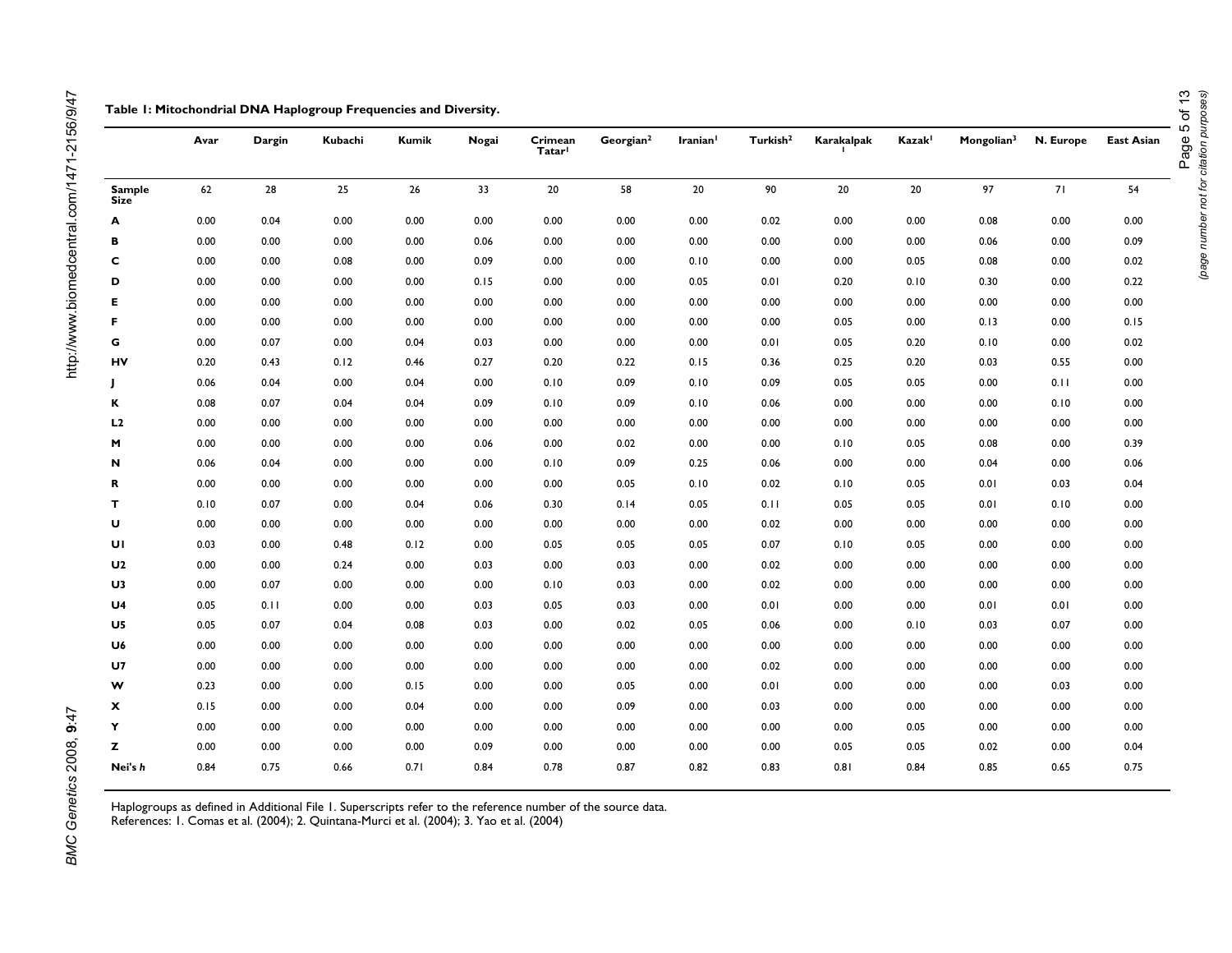#### **Table 2: Y-Chromosome Haplogroup Frequencies and Diversity.**

|                        | Avar | Dargin | Kubachi | <b>Kumik</b>    | Nogai | Crimean<br>Tatar <sup>1</sup> | Georgian <sup>2</sup> | Iranian <sup>1</sup> | Turkish <sup>2</sup> | Karakalpak | <b>Kazak</b> <sup>1</sup> | Mongolian <sup>3</sup> | <b>C/N Europe</b> | <b>East Asian</b> |
|------------------------|------|--------|---------|-----------------|-------|-------------------------------|-----------------------|----------------------|----------------------|------------|---------------------------|------------------------|-------------------|-------------------|
| Sample<br>Size         | 8    | 8      | 12      | $\overline{10}$ | 16    | 22                            | 67                    | 52                   | 523                  | 44         | 54                        | 24                     | 61                | 31                |
| A                      | 0.00 | 0.00   | 0.00    | 0.00            | 0.00  | 0.00                          | 0.00                  | 0.00                 | 0.00                 | 0.00       | 0.00                      | 0.00                   | 0.00              | 0.00              |
| C                      | 0.00 | 0.00   | 0.00    | 0.00            | 0.13  | 0.09                          | 0.00                  | 0.00                 | 0.01                 | 0.22       | 0.66                      | 0.59                   | 0.00              | 0.03              |
| D                      | 0.00 | 0.00   | 0.00    | 0.00            | 0.06  | 0.05                          | 0.04                  | 0.19                 | 0.00                 | 0.00       | 0.00                      | 0.00                   | 0.00              | 0.03              |
| E                      | 0.00 | 0.00   | 0.00    | 0.00            | 0.00  | 0.00                          | 0.00                  | 0.00                 | 0.11                 | 0.00       | 0.02                      | 0.04                   | 0.00              | 0.00              |
| F.<br>$(F^*xH,I,J2)$   | 0.61 | 1.00   | 0.92    | 0.30            | 0.06  | 0.18                          | 0.50                  | 0.40                 | 0.20                 | 0.09       | 0.02                      | 0.08                   | 0.02              | 0.00              |
| н                      | 0.00 | 0.00   | 0.00    | 0.20            | 0.00  | 0.00                          | 0.00                  | 0.00                 | 0.01                 | 0.00       | 0.00                      | 0.00                   | 0.00              | 0.00              |
|                        | 0.00 | 0.00   | 0.00    | 0.00            | 0.00  | 0.05                          | 0.02                  | 0.00                 | 0.05                 | 0.00       | 0.00                      | 0.00                   | 0.36              | 0.00              |
| J <sub>2</sub>         | 0.33 | 0.00   | 0.00    | 0.10            | 0.06  | 0.14                          | 0.33                  | 0.23                 | 0.24                 | 0.09       | 0.00                      | 0.00                   | 0.00              | 0.00              |
| Κ<br>$(K^*xL, O)$      | 0.00 | 0.00   | 0.00    | 0.20            | 0.25  | 0.00                          | 0.00                  | 0.02                 | 0.06                 | 0.09       | 0.02                      | 0.13                   | 0.00              | 0.03              |
| L                      | 0.00 | 0.00   | 0.00    | 0.00            | 0.00  | 0.00                          | 0.00                  | 0.04                 | 0.04                 | 0.05       | 0.00                      | 0.00                   | 0.00              | 0.00              |
| $\circ$<br>$(O*xO3)$   | 0.00 | 0.00   | 0.00    | 0.00            | 0.06  | 0.05                          | 0.00                  | 0.00                 | 0.00                 | 0.00       | 0.02                      | 0.04                   | 0.00              | 0.39              |
| O <sub>3</sub>         | 0.00 | 0.00   | 0.00    | 0.00            | 0.00  | 0.05                          | 0.00                  | 0.02                 | 0.00                 | 0.11       | 0.09                      | 0.08                   | 0.00              | 0.52              |
| P.<br>$(P^* \times R)$ | 0.00 | 0.00   | 0.00    | 0.00            | 0.00  | 0.00                          | 0.00                  | 0.06                 | 0.03                 | 0.07       | 0.07                      | 0.00                   | 0.02              | 0.00              |
| $R$ <sup>*</sup>       | 0.06 | 0.00   | 0.08    | 0.20            | 0.25  | 0.09                          | 0.06                  | 0.02                 | 0.16                 | 0.09       | 0.06                      | 0.00                   | 0.56              | 0.00              |
| Rlal                   | 0.00 | 0.00   | 0.00    | 0.00            | 0.13  | 0.32                          | 0.06                  | 0.02                 | 0.07                 | 0.18       | 0.04                      | 0.04                   | 0.05              | 0.00              |
| Nei's h                | 0.48 | 0.00   | 0.14    | 0.70            | 0.78  | 0.79                          | 0.63                  | 0.72                 | 0.85                 | 0.84       | 0.53                      | 0.60                   | 0.55              | 0.56              |

Haplogroups as defined in Additional File 2. Superscripts refer to the reference number of the source data.

References: 1. Wells et al.(2001); 2. Cinnioglu et al.(2004); The symbol "x" means "excluding the following subtypes."

Haplogroups G, H, J (J\*xJ2) have been genotyped for our Daghestani, Central/Northern European, and East Asian samples, though they are unavailable for the reference populations. Because of this, haplogroup F includes individuals who may belong to haplogroups G or J (xJ2).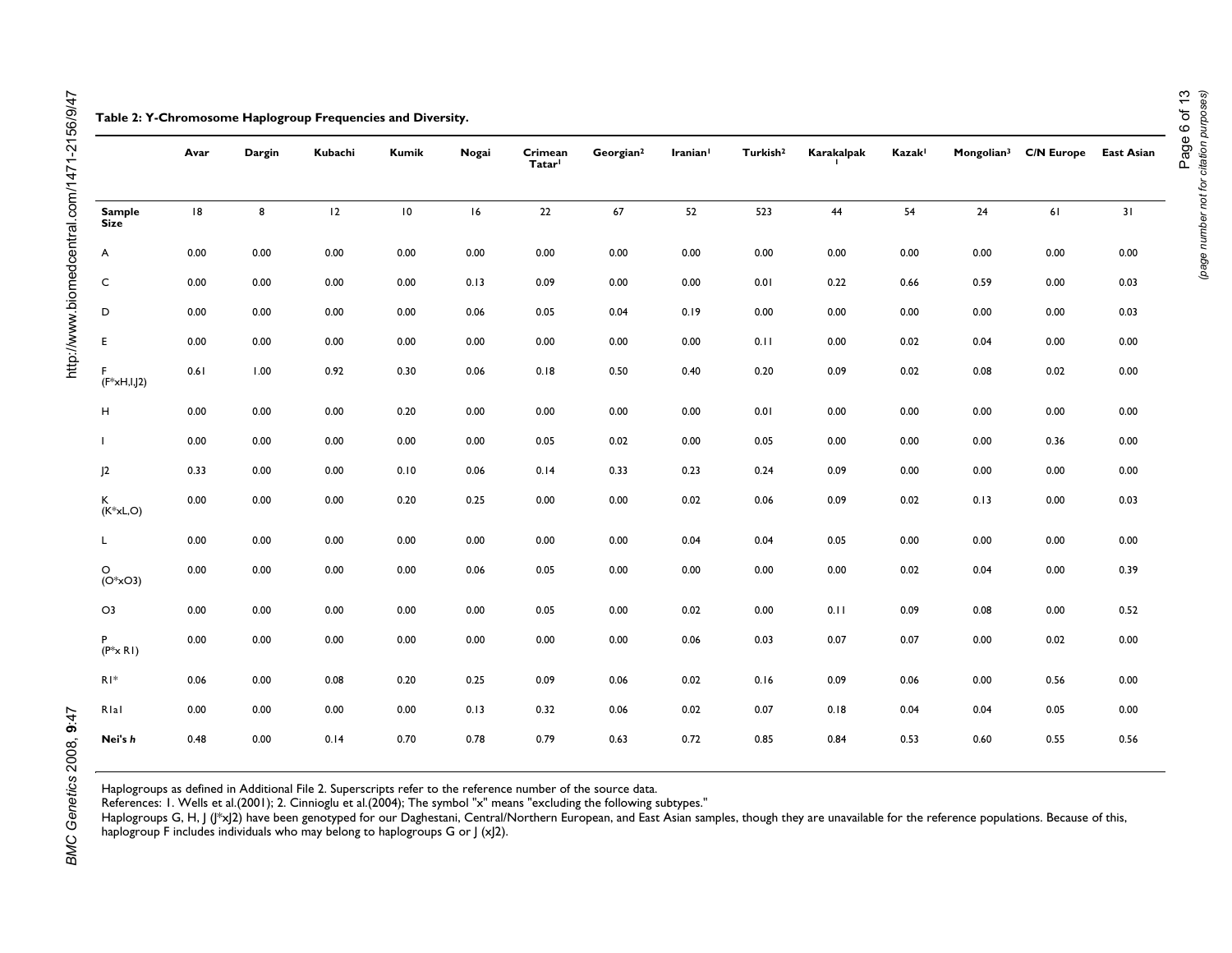|                  | Avar   | Dargin | Kubachi | Kumik  | Nogai  | Crimean<br>Tatar | Georgian | Iranian | Turkish | Karakalpak | Kazak  | Mongolian | C/N<br>European | East Asian |
|------------------|--------|--------|---------|--------|--------|------------------|----------|---------|---------|------------|--------|-----------|-----------------|------------|
| Avar             | $\ast$ | 0.07   | 0.19    | 0.04   | 0.12   | 0.06             | 0.02     | 0.05    | 0.06    | 0.12       | 0.12   | 0.27      | 0.16            | 0.33       |
| Dargin           | 0.14   | $\ast$ | 0.20    | 0.00   | 0.08   | 0.01             | 0.02     | 0.05    | 0.00    | 0.10       | 0.11   | 0.30      | 0.02            | 0.38       |
| Kubachi          | 0.14   | 0.00   | $\ast$  | 0.20   | 0.25   | 0.20             | 0.18     | 0.24    | 0.19    | 0.29       | 0.27   | 0.43      | 0.34            | 0.51       |
| Kumik            | 0.11   | 0.13   | 0.06    | $\ast$ | 0.09   | 0.05             | 0.02     | 0.06    | 0.00    | 0.09       | 0.11   | 0.30      | 0.04            | 0.39       |
| Nogai            | 0.25   | 0.24   | 0.20    | 0.02   | $\ast$ | 0.10             | 0.09     | 0.02    | 0.10    | 0.00       | 0.00   | 0.08      | 0.17            | 0.12       |
| Crimean<br>Tatar | 0.19   | 0.17   | 0.15    | 0.04   | 0.00   | $\ast$           | 0.00     | 0.03    | 0.00    | 0.12       | 0.13   | 0.31      | 0.08            | 0.40       |
| Georgian         | 0.00   | 0.07   | 0.07    | 0.06   | 0.20   | 0.16             | $\ast$   | 0.01    | 0.00    | 0.10       | 0.11   | 0.27      | 0.08            | 0.34       |
| Iranian          | 0.03   | 0.05   | 0.06    | 0.05   | 0.16   | 0.15             | 0.03     | *.      | 0.04    | 0.02       | 0.02   | 0.15      | 0.13            | 0.23       |
| Turkish          | 0.05   | 0.08   | 0.06    | 0.00   | 0.05   | 0.06             | 0.04     | 0.06    | $\ast$  | 0.10       | 0.13   | 0.30      | 0.03            | 0.36       |
| Karakalpak       | 0.18   | 0.15   | 0.13    | 0.03   | 0.00   | 0.00             | 0.16     | 0.14    | 0.06    | $\ast$     | 0.00   | 0.07      | 0.19            | 0.11       |
| Kazak            | 0.36   | 0.31   | 0.31    | 0.28   | 0.23   | 0.26             | 0.33     | 0.27    | 0.24    | 0.16       | $\ast$ | 0.05      | 0.22            | 0.09       |
| Mongolian        | 0.34   | 0.29   | 0.30    | 0.25   | 0.21   | 0.22             | 0.30     | 0.22    | 0.21    | 0.13       | 0.00   | $\ast$    | 0.39            | 0.00       |
| C/N<br>European  | 0.39   | 0.38   | 0.33    | 0.18   | 0.09   | 0.12             | 0.34     | 0.33    | 0.17    | 0.14       | 0.42   | 0.43      | $\ast$          | 0.46       |
| East Asian       | 0.63   | 0.67   | 0.65    | 0.52   | 0.42   | 0.41             | 0.53     | 0.47    | 0.37    | 0.32       | 0.51   | 0.52      | 0.53            | $\ast$     |

Mitochondrial DNA results in upper triangle, Y-chromosome results in lower triangle.

Bold values are significantly different from zero with Bonferroni correction, p < 0.05

Table 3: Mitochondrial DNA and Y-chromosome Pairwise F<sub>ST</sub> Values.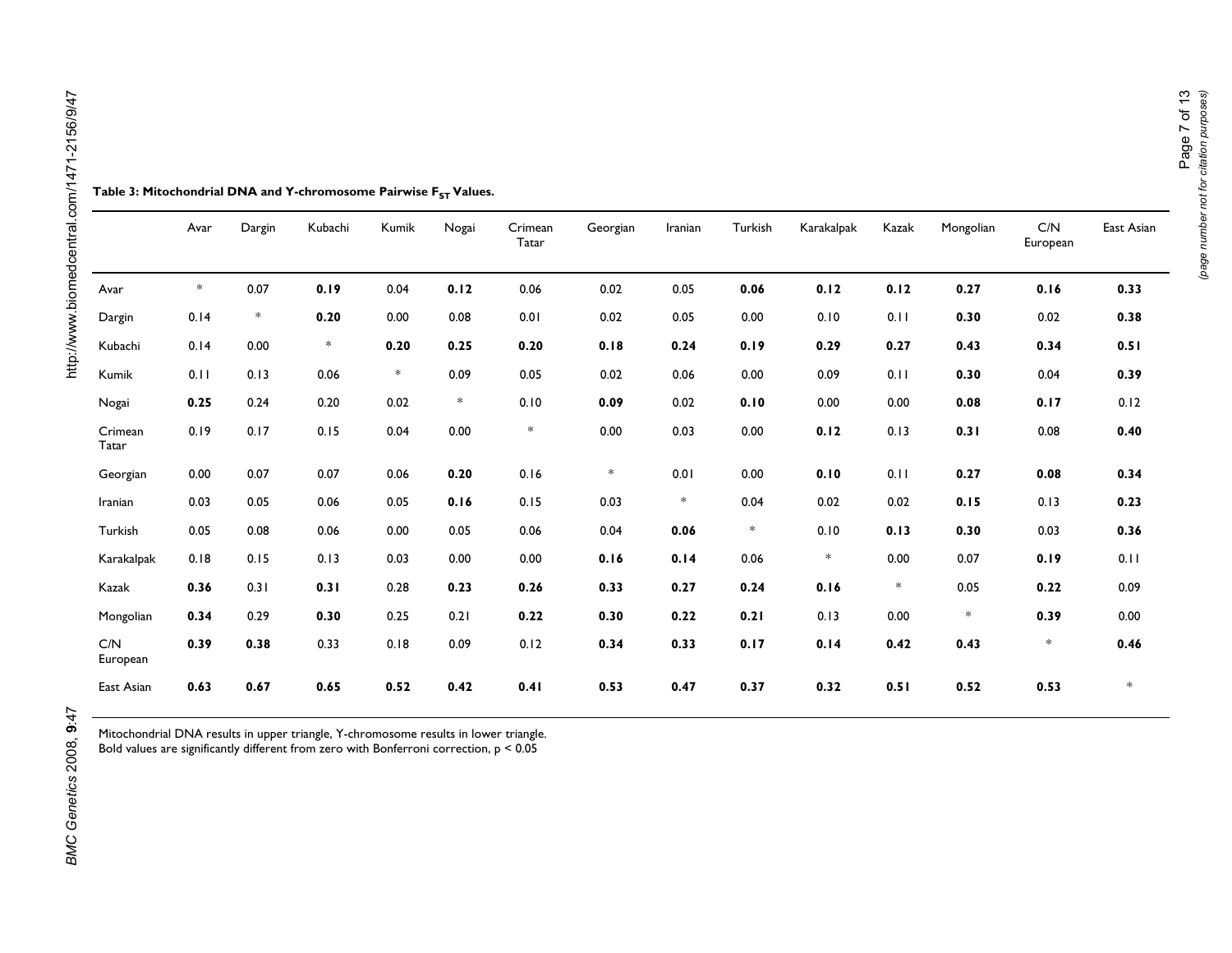|              | Dargin | Kubachi | Kumik | Nogai | C/N European | East Asian |
|--------------|--------|---------|-------|-------|--------------|------------|
| Dargin       | $*$    |         |       |       |              |            |
| Kubachi      | 0.02   | $*$     |       |       |              |            |
| Kumik        | 0.00   | 0.03    | $*$   |       |              |            |
| Nogai        | 0.02   | 0.04    | 0.02  | *     |              |            |
| C/N European | 0.02   | 0.03    | 0.01  | 0.03  | $*$          |            |
| East Asian   | 0.07   | 0.09    | 0.06  | 0.02  | 0.08         | *          |

#### Table 4: Autosomal Alu Insertion Pairwise F<sub>ST</sub> Values.

Bold values are significantly different from zero with Bonferroni correction, p < 0.05.

high frequencies of mtDNA haplogroups U1 (48%) and U2 (24%) within the Kubachi population.

The third principal component, explaining 13% of the variance, identifies the lowland Kumik and Crimean Tatar populations as the extremes. This third principal component almost divides the Near Eastern populations from the Central Asian populations. Highland Avars cluster with the Near Eastern reference populations, while the highland Dargins and lowland Kumiks are intermediate between the Central/Northern European and Turkish populations. The lowland Nogai lie between the Near Eastern and Central Asian populations.

Figure 3 presents the results of the NRY principal components analysis. The first principal component, explaining 52% of the variance, separates the highland Daghestani populations from the Asian populations. The second principal component separates the Central/Northern European population from the Central Asian populations, explaining 19% of the variance. The third principal component isolates the East Asian population, explaining 13% of the variance. The lowland Kumiks cluster with the Near Eastern populations, while the Nogai lie between the Central Asian and Near Eastern populations.

Figure 4 portrays a principal components analysis of the autosomal Alu data. Although the Near Eastern and Central Asian populations are missing, the Alu results are strikingly similar to the mtDNA results of Figure 2. The first principal component separates the Central/Northern European population from the East Asian population, explaining 56% of the variance. The second principal component isolates the Kubachi, explaining 18% of the variance. The highland Dargins and lowland Kumiks clus-

| <b>Table 5: Mantel Correlation Test Results</b> |  |  |
|-------------------------------------------------|--|--|
|-------------------------------------------------|--|--|

| Comparison                                       | R    | D       |
|--------------------------------------------------|------|---------|
| Alu insertions vs. Mitochondrial DNA Haplogroups | 094  | < 0.005 |
| Alu insertions vs. Y-chromosome Haplogroups      | 0.78 | < 0.05  |
| Mitochondrial DNA vs. Y-chromosome Haplogroups   | 0.31 | 0.09    |

ter with the Central/Northern Europeans, while the highland Kubachi are isolated by the second principal component. The Nogai are at an intermediate position between the Central/Northern European and East Asian populations for each of the three axes.

#### **Discussion**

Cultural restrictions on marriage practices have proved to be powerful barriers to gene flow, as evidenced by the historical caste system in India [26] and patrilocal marriage practices throughout the world [27-29]. Because highland Daghestani populations practice patrilocal endogamy, we would expect that they would exhibit reduced genetic diversity and larger genetic distances when compared to other populations with respect to the NRY but not mtDNA. Our observations are consistent with these predictions. We see a reduction of genetic diversity in the NRY among highland populations compared to that in other populations and to their own mtDNA diversity. This pattern of reduction is not observed for the lowland Daghestani populations.

We see no significant correlation between the mtDNA and NRY distance matrices. Y chromosomes of highland Daghestanis appear to have undergone genetic drift independent of the population history of mitochondrial and autosomal loci, suggesting that restrictions on marriage, and not geographic isolation, are the causal agents for NRY drift among highland populations. This is consistent with previous research [30], which found that the mountain range had not acted as a significant barrier to gene flow between populations located north and south of the Caucasus Mountains.

The highland Kubachi form an endogamous isolate of nearly 3,000 individuals [5], restricting both male and female gene flow. Our results indicate genome-wide signs of genetic drift for this population. For each set of markers, the Kubachi population has high pairwise distance values to lowland Daghestani populations as well as to reference populations. These patterns of genetic isolation are reflected in the mtDNA and autosomal principal com-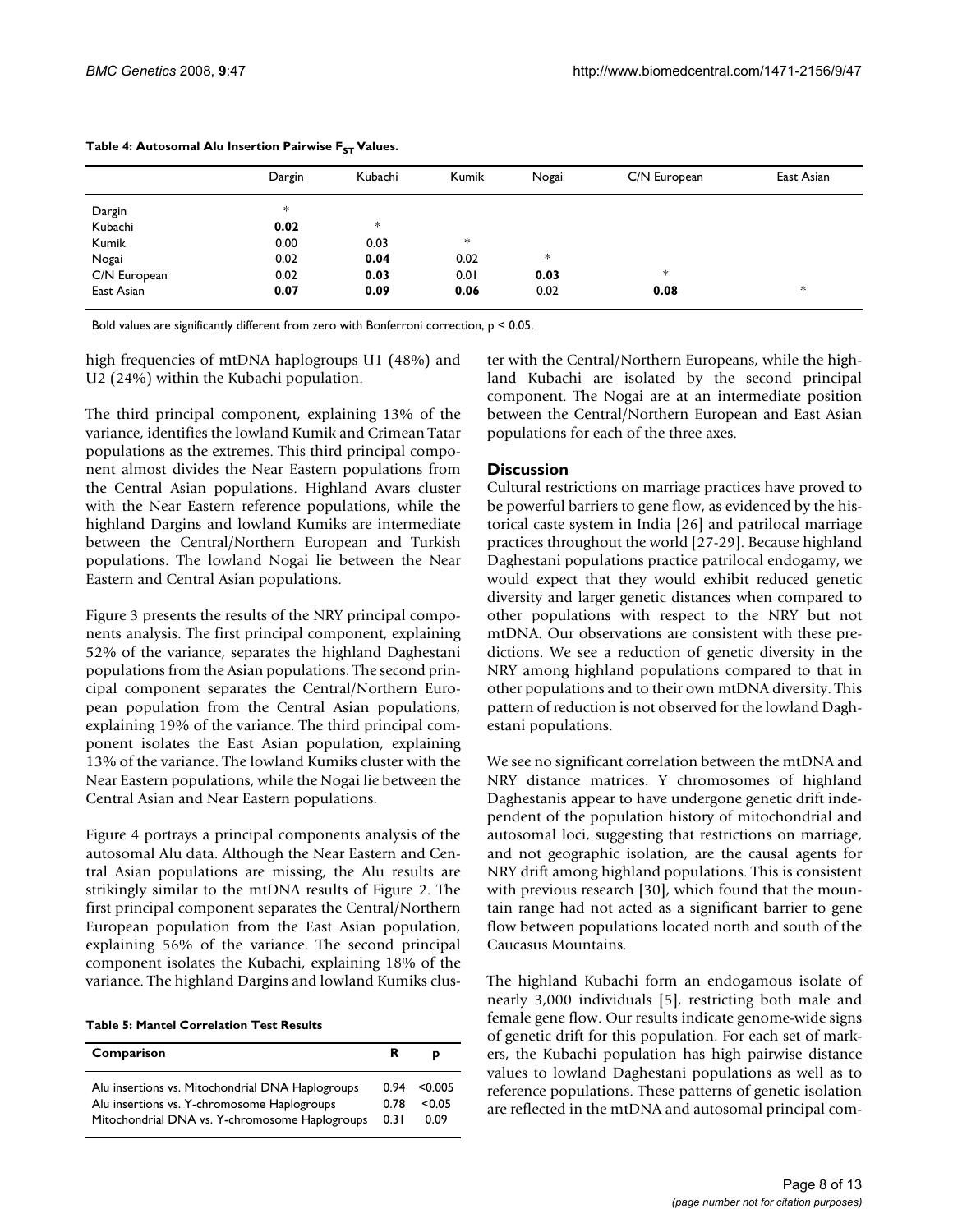

**Principal Components Analysis of Mitochondrial DNA Haplogroup Data.**

ponents analyses, where the Kubachi are isolated from other populations by the second principal component.

Patrilocal endogamy should have resulted in each highland population drifting to different extremes, as the stochastic process of genetic drift occurs independently in each population. Instead, we see that all Daghestani highland populations share high frequencies of NRY haplogroup F in contrast to their neighbours. When we break haplogroup F down to include haplogroups G and J, greater detail emerges. The highland Avar, Dargin, and Kubachi exhibit high frequencies of haplogroup J (0.56, 1.00, and 0.67, respectively), though haplogroup F is still present among the Kubachi (0.25), and haplogroup G is observed among the Avar (0.06), Kumik (0.10), and Nogai (0.06) populations. The NRY haplogroup frequencies among highland Daghestani populations are consistent with a shared common ancestral population dominated by NRY haplogroup J and other haplogroups observed among Near Eastern and Indian populations [31-33].

Phylogeographic analysis of the mtDNA haplogroups found in highland Daghestani populations also suggests Near Eastern and Caucasus-specific origins [31,32,34,35]. Among the highland Daghestani populations, we observe polymorphic frequencies of Near Eastern mitochondrial haplogroups U1 and W and Caucasian haplogroups U3, U4, and X. An extreme case is observed among the Kubachi, who maintain high frequencies of mitochondrial haplogroups U1 (48%) and U2 (24%), though these haplogroups are generally rare in other populations. Together, the mitochondrial and NRY haplogroup histories suggest that the highland Daghestani populations possess genetic variation that has not been substantially influenced by recent migrants.

Genetic variation among the lowland Kumik and Nogai populations reveals a diverse heritage influenced to varying degrees by Turkic and Mongolian migrants. Both the Kumiks and Nogai possess high levels of mtDNA and NRY haplogroup diversity, consistent with multiethnic origins. Kumiks show genetic affiliation with Near Eastern popu-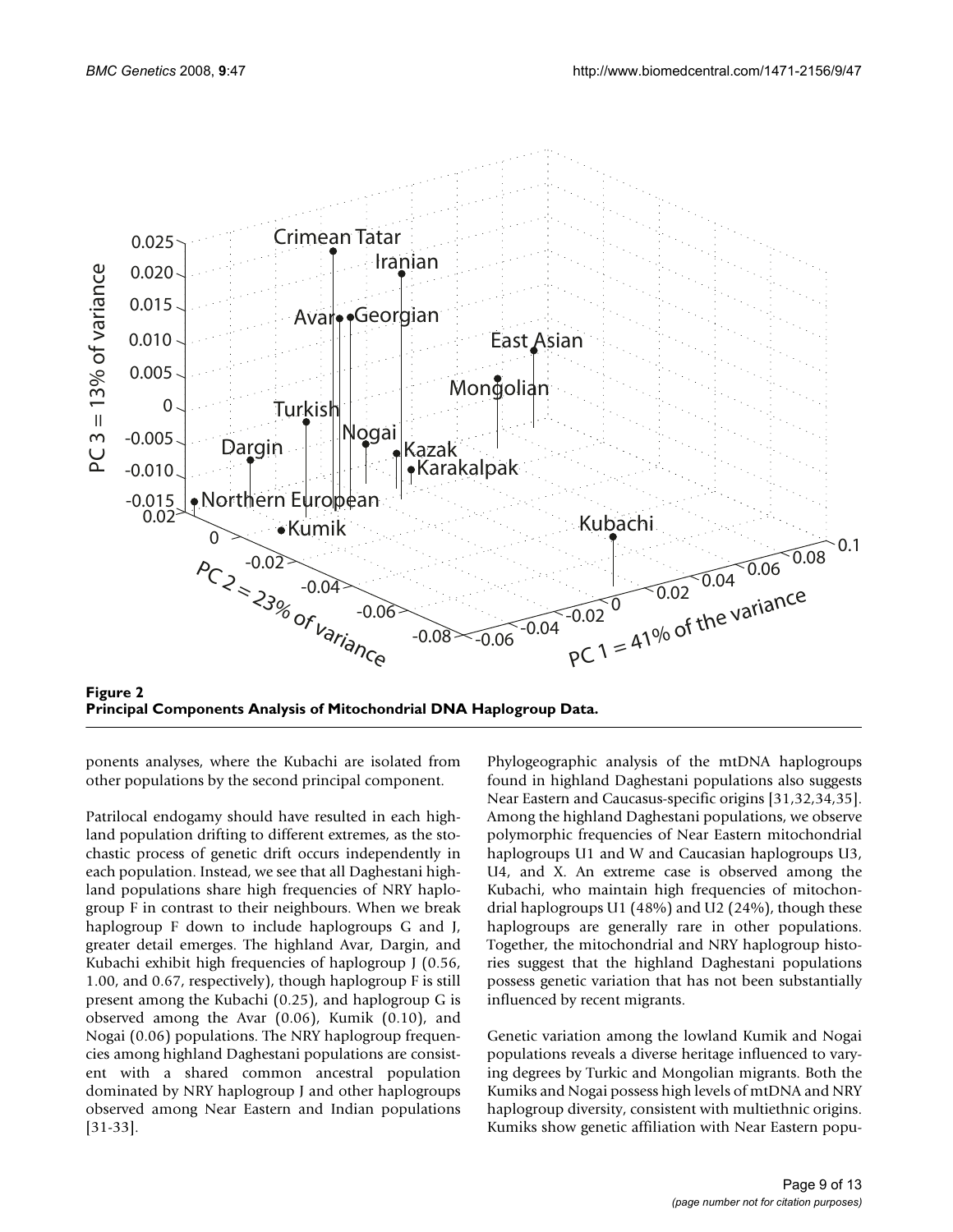

lations for all measures of mtDNA and NRY genetic variation, with  $F_{ST}$  distances to the Turkish population equalling zero for both analyses. This is consistent with historical evidence of a Turkic origin of the Kumik population.

The Nogai population is defined by its relationship to the administration of the Mongol Empire in the Caucasus, when Mongolians ruled over the native peoples of the Caucasus region [11,12]. We might expect that this historical event would have mainly introduced Central Asian males to the native populations of the Caucasus, and would have subsequently introduced more Central Asian Y chromosomes than mtDNA variants to the Caucasian gene pool [36]. If instead, the Nogai represent a population of both males and females that migrated to the Caucasus region, we would expect the mtDNA and NRY histories to be similar to each other. In fact, this is the case

for the Kalmyks, a Russian population who migrated from Mongolia approximately 300 years ago [37].

The Nogai do show clear evidence of an Asian heritage. Approximately half of the mitochondrial and NRY haplogroups observed among the Nogai are of Asian origin (mtDNA: M, C, Z, D, G; NRY: C, D, O, O3) [34,35]. They are also placed between the Near Eastern and Central Asian populations for both mtDNA and NRY principal components analyses. Autosomal Alu analyses places the Nogai at an intermediate position between the East Asian and other Daghestani populations, and are consistent with the pattern observed in the mtDNA analyses. The relationships between the Nogai and Central Asian and Near Eastern populations are consistent across marker types, showing the importance of including Near Eastern and Central Asian populations in our analyses. It is quite possible that our small (*N* = 16) sample of Nogai males is not representative of the full spectrum of NRY genetic var-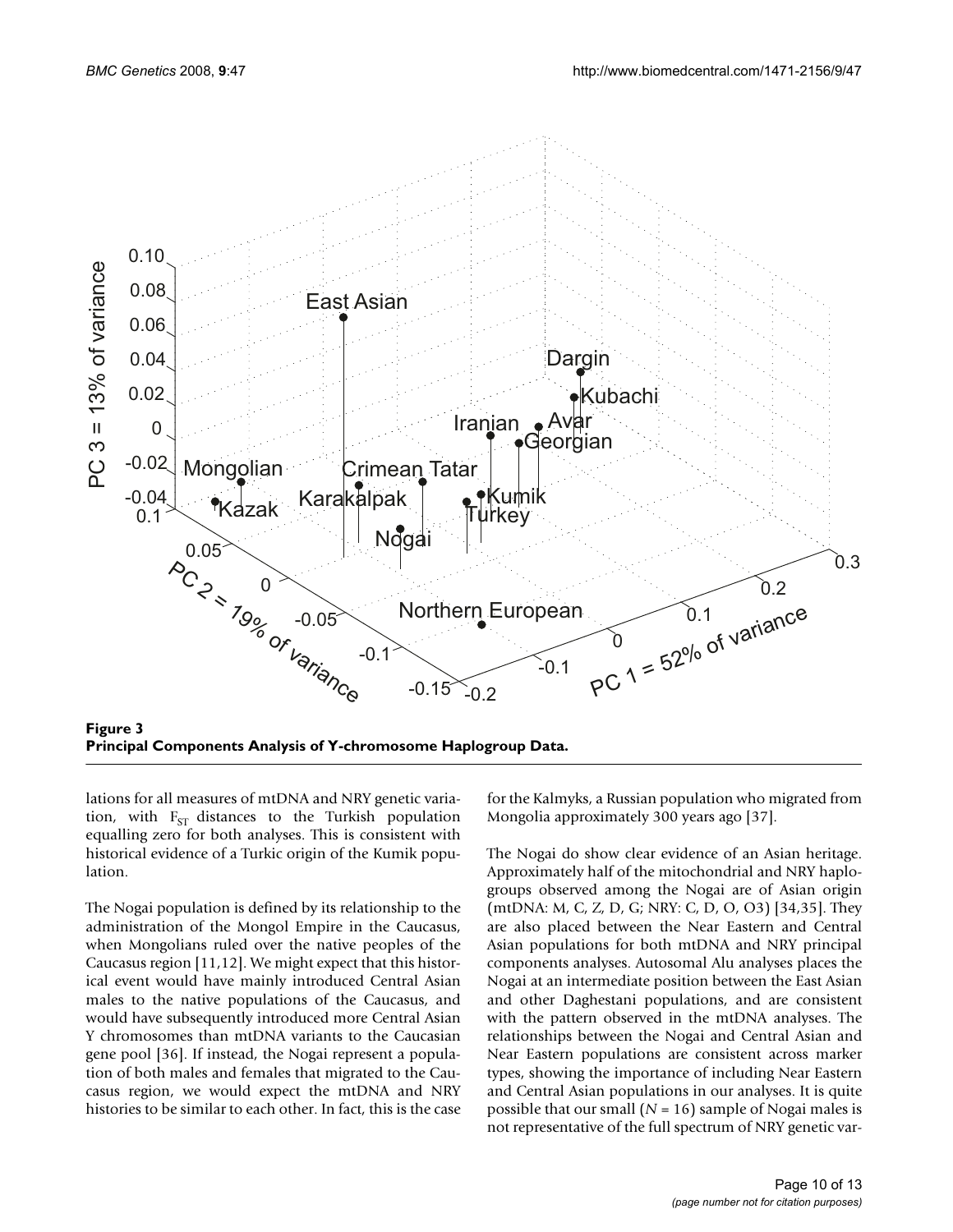

**Figure 4 Principal Components Analysis of Autosomal Alu Insertion Data**. Near Eastern and Central Asian reference populations are excluded from this analysis as comparable data do not exist.

iation in the population. Asymmetric gene flow and differing effective population sizes across loci could also cause differing population pairwise distances to Central/ Northern European and East Asian reference populations for these markers.

#### **Conclusion**

This study describes the effects of culture, geography, and gene flow on genetic diversity among Daghestani populations. Highland populations show reduced Y-chromosome diversity, but autosomal and mtDNA variation is not reduced, reflecting the effects of a patrilocal mating system. Mitochondrial and Y-chromosomal phylogeographic inferences suggest a Near Eastern or Caucasusregion origin of the highland populations. Our results, including haplogroup sharing, genetic diversity, and patterns of population pairwise distance lead us to confirm that the lowland Kumik and Nogai populations have been

influenced by gene flow from local and migrant Central Asian populations, as suggested by history. Overall, our results demonstrate that population history, geographic isolation, and patrilocality have all left detectable signatures on the genetic landscape of the Caucasus.

#### **Authors' contributions**

EEM designed the study, genotyped the Daghestani individuals, performed the analysis, and drafted the manuscript. WSW designed the multiplex technology used to genotype the mitochondrial and Y-chromosome haplogroups and genotyped the Central/Northern European and East Asian individuals. KB collected the DNA samples from Daghestani populations. HCH and LBJ participated in study design, supervision, and revision of the manuscript.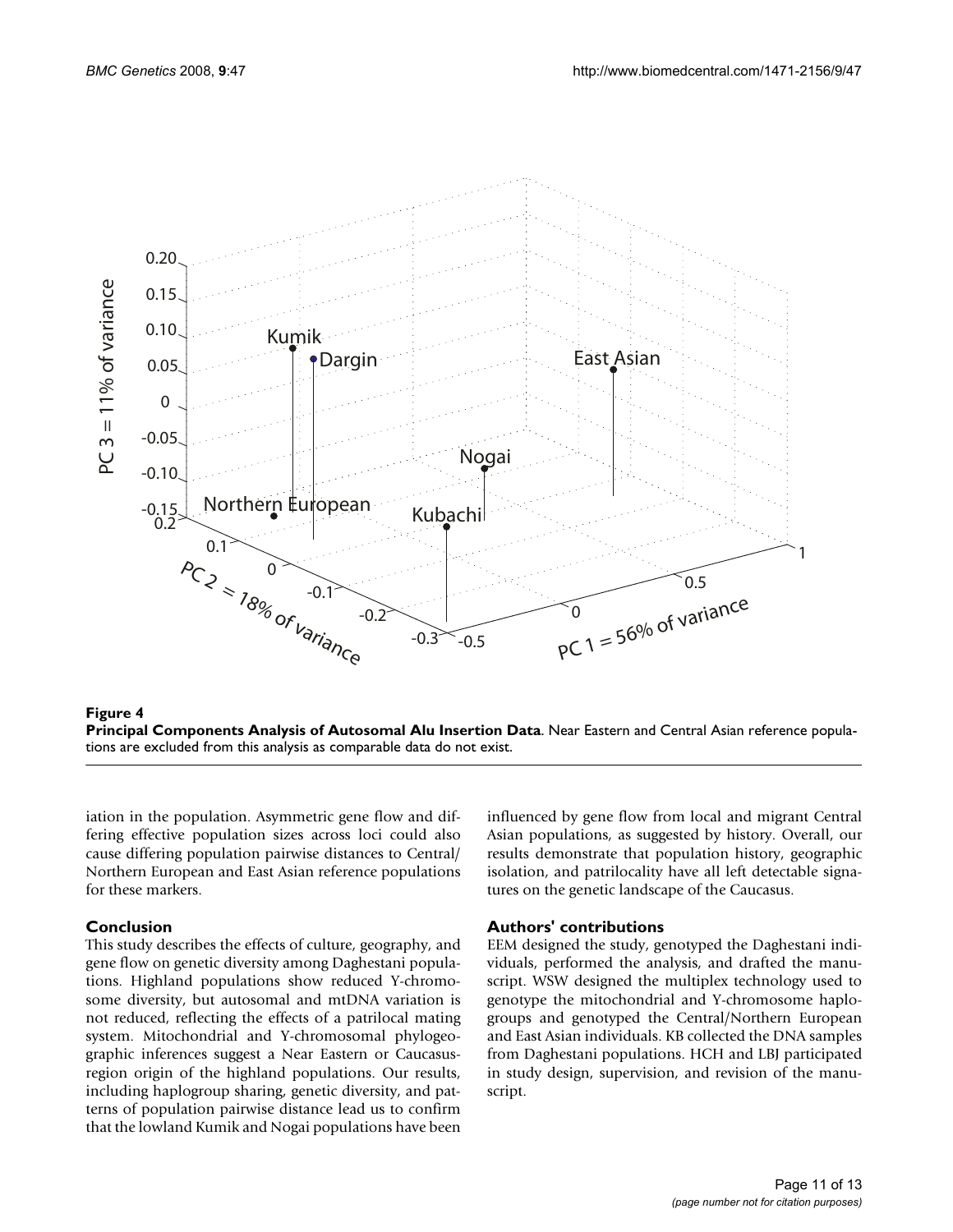#### **Additional material**

#### **Additional file 1**

*Mitochondrial DNA Haplogroup Definitions. Describes how Daghestani, East Asian, and Central/Northern European samples were assigned to haplogroups.*

Click here for file

[\[http://www.biomedcentral.com/content/supplementary/1471-](http://www.biomedcentral.com/content/supplementary/1471-2156-9-47-S1.xls) 2156-9-47-S1.xls]

#### **Additional file 2**

*Y-chromosome Haplogroup Definitions. Describes how Daghestani, East Asian, and Central/Northern European samples were assigned to haplogroups.*

Click here for file

[\[http://www.biomedcentral.com/content/supplementary/1471-](http://www.biomedcentral.com/content/supplementary/1471-2156-9-47-S2.xls) 2156-9-47-S2.xls]

#### **Acknowledgements**

We would like to thank Christopher Ostler for help genotyping samples. Dennis O'Rourke, Alan Rogers, and John McCullough provided helpful comments during preparation. This work was supported by NIH Grant GM-59290 and NSF Grant BCS-0218370.

#### **References**

- 1. Nasidze I, Quinque D, Dupanloup I, Rychkov S, Naumova O, Zhukova O, Stoneking M: **[Genetic evidence concerning the origins of](http://www.ncbi.nlm.nih.gov/entrez/query.fcgi?cmd=Retrieve&db=PubMed&dopt=Abstract&list_uids=15598217) [South and North Ossetians.](http://www.ncbi.nlm.nih.gov/entrez/query.fcgi?cmd=Retrieve&db=PubMed&dopt=Abstract&list_uids=15598217)** *Annals of Human Genetics* 2004, **68(6):**588-599.
- 2. Wells RS, Yuldasheva N, Ruzibakiev R, Underhill PA, Evseeva I, Blue-Smith J, Jin L, Su B, Pitchappan R, Shanmugalakshmi S, Balakrishnan K, Read M, Pearson NM, Zerjal T, Webster MT, Zholoshvili I, Jamarjashvili E, Gambarov S, Nikbin B, Dostiev A, Aknazarov O, Zalloua P, Tsoy I, Kitaev M, Mirrakhimov M, Chariev A, Bodmer WF: **[The Eur](http://www.ncbi.nlm.nih.gov/entrez/query.fcgi?cmd=Retrieve&db=PubMed&dopt=Abstract&list_uids=11526236)[asian heartland: a continental perspective on Y-chromo](http://www.ncbi.nlm.nih.gov/entrez/query.fcgi?cmd=Retrieve&db=PubMed&dopt=Abstract&list_uids=11526236)[some diversity.](http://www.ncbi.nlm.nih.gov/entrez/query.fcgi?cmd=Retrieve&db=PubMed&dopt=Abstract&list_uids=11526236)** *Proc Natl Acad Sci U S A* 2001, **98(18):**10244-10249.
- 3. Bulayeva KB, Jorde LB, Ostler CT, Watkins WS, Bulayev OA, Harpending HC: **Genetics and population history of Caucasus populations.** *Human Biology* 2003, **75:**837-853.
- 4. Nasidze I, Ling EYS, Quinque D, Dupanloup I, Cordaux R, Rychkov S, Naumova O, Zhukova O, Sarraf-Zadegan N, Naderi GA, Asgary S, Sardas S, Farhud DD, Sarkisian T, Asadov C, Kerimov A, Stoneking M: **[Mitochondrial DNA and Y-chromosome variation in the](http://www.ncbi.nlm.nih.gov/entrez/query.fcgi?cmd=Retrieve&db=PubMed&dopt=Abstract&list_uids=15180701) [Caucasus.](http://www.ncbi.nlm.nih.gov/entrez/query.fcgi?cmd=Retrieve&db=PubMed&dopt=Abstract&list_uids=15180701)** *Annals of Human Genetics* 2004, **68(3):**205-221.
- 5. Bulayeva KB, Jorde LB, Watkins WS, Ostler CT, Pavlova TA, Bulayev OA, Tofanelli S, Paoli G, Harpending HC: **[Ethnogenomic diversity](http://www.ncbi.nlm.nih.gov/entrez/query.fcgi?cmd=Retrieve&db=PubMed&dopt=Abstract&list_uids=16917895) [of Caucasus, Daghestan.](http://www.ncbi.nlm.nih.gov/entrez/query.fcgi?cmd=Retrieve&db=PubMed&dopt=Abstract&list_uids=16917895)** *American Journal of Human Biology* 2006, **18(5):**610-620.
- 6. Yunusbayev B, Kutuev I, Khusainova R, Guseinov G, Khusnutdinova E: **[Genetic structure of Dagestan populations: A study of 11 Alu](http://www.ncbi.nlm.nih.gov/entrez/query.fcgi?cmd=Retrieve&db=PubMed&dopt=Abstract&list_uids=17278621) [insertion polymorphisms.](http://www.ncbi.nlm.nih.gov/entrez/query.fcgi?cmd=Retrieve&db=PubMed&dopt=Abstract&list_uids=17278621)** *Human Biology* 2006, **78:**465-476.
- 7. Barbujani G, Nasidze I, Whitehead G: **[Genetic diversity in the](http://www.ncbi.nlm.nih.gov/entrez/query.fcgi?cmd=Retrieve&db=PubMed&dopt=Abstract&list_uids=8088752) [Caucasus.](http://www.ncbi.nlm.nih.gov/entrez/query.fcgi?cmd=Retrieve&db=PubMed&dopt=Abstract&list_uids=8088752)** *Hum Biol* 1994, **66(4):**639-668.
- 8. Gadjiev A: **Anthropology of Small Daghestanian Populations.** Makhachakala , Dagestan Branch of the USSR Academy of Sciences; 1972.
- 9. Muskhelishvili D: **The Main Problems of Georgian Historical Geography.** Tblisi , Metsniereba Press; 1977.
- 10. Osmanov MO: **Narody Dagestana [Nationalities of Dagestan].** Edited by: Tiskov VA, Cheshko SV. Moscow , Nauka; 2002.
- 11. Millar JR: **Encyclopedia of Russian History.** New York , Macmillan Reference, USA; 2004.
- 12. Olson JS, Pappas LB, Pappas NC: **An Ethnohistorical Dictionary of the Russian Soviet Empires.** Westport, CT , Greenwood Press; 1994.
- 13. Comas D, Plaza S, Wells RS, Yuldasheva N, Lao O, Calafell F, Bertranpetit J: **[Admixture, migrations, and dispersals in Central Asia:](http://www.ncbi.nlm.nih.gov/entrez/query.fcgi?cmd=Retrieve&db=PubMed&dopt=Abstract&list_uids=14872198)**

**[Evidence from maternal DNA lineages.](http://www.ncbi.nlm.nih.gov/entrez/query.fcgi?cmd=Retrieve&db=PubMed&dopt=Abstract&list_uids=14872198)** *European Journal of Human Genetics* 2004, **12:**495 -4504.

- 14. Quintana-Murci L, Chaix R, Wells RS, Behar DM, Sayar H, Scozzari R, Rengo C, Al-Zahery N, Semino O, Santachiara-Benerecetti AS, Coppa A, Ayub Q, Mohyuddin A, Tyler-Smith C, Qasim Mehdi S, Torroni A: **[Where west meets east: The complex mtDNA landscape of](http://www.ncbi.nlm.nih.gov/entrez/query.fcgi?cmd=Retrieve&db=PubMed&dopt=Abstract&list_uids=15077202) [the Southwest and Central Asian corridor.](http://www.ncbi.nlm.nih.gov/entrez/query.fcgi?cmd=Retrieve&db=PubMed&dopt=Abstract&list_uids=15077202)** *The American Journal of Human Genetics* 2004, **74(5):**827-845.
- 15. Cinnioglu C, King R, Kivisild T, Kalfo, lu E, Atasoy S, Cavalleri G, Lillie A, Roseman C, Lin A, Prince K, Oefner P, Shen P, Semino O, Cavalli-Sforza L, Underhill P: **[Excavating Y-chromosome haplotype](http://www.ncbi.nlm.nih.gov/entrez/query.fcgi?cmd=Retrieve&db=PubMed&dopt=Abstract&list_uids=14586639) [strata in Anatolia.](http://www.ncbi.nlm.nih.gov/entrez/query.fcgi?cmd=Retrieve&db=PubMed&dopt=Abstract&list_uids=14586639)** *Human Genetics* 2004, **114:**127-148.
- 16. Yao YG, Kong QP, Wang CY, Zhu CL, Zhang YP: **[Different matri](http://www.ncbi.nlm.nih.gov/entrez/query.fcgi?cmd=Retrieve&db=PubMed&dopt=Abstract&list_uids=15317881)[lineal contributions to genetic structure of ethnic groups in](http://www.ncbi.nlm.nih.gov/entrez/query.fcgi?cmd=Retrieve&db=PubMed&dopt=Abstract&list_uids=15317881) [the Silk Road region in China.](http://www.ncbi.nlm.nih.gov/entrez/query.fcgi?cmd=Retrieve&db=PubMed&dopt=Abstract&list_uids=15317881)** *Molecular Biololgy and Evolution* 2004, **21(12):**2265-2280.
- Watkins WS, Thara R, Mowry BJ, Zhang Y, Witherspoon DJ, Tolpinrud W, Bamshad MJ, Tirupati S, Padmavati R, Smith H, Filippich C, Jorde LB: **Origins and affinities of South Indian castes: An analysis of Y-chromosome, mitochondrial, and autosomal data.** in press.
- 18. Behar DM, Rosset S, Blue-Smith J, Balanovsky O, Tzur S, Comas D, Mitchell RJ, Quintana-Murci L, Tyler-Smith C, Wells RS: **[The Geno](http://www.ncbi.nlm.nih.gov/entrez/query.fcgi?cmd=Retrieve&db=PubMed&dopt=Abstract&list_uids=17604454)[graphic Project public participation mitochondrial DNA](http://www.ncbi.nlm.nih.gov/entrez/query.fcgi?cmd=Retrieve&db=PubMed&dopt=Abstract&list_uids=17604454) [database.](http://www.ncbi.nlm.nih.gov/entrez/query.fcgi?cmd=Retrieve&db=PubMed&dopt=Abstract&list_uids=17604454)** *PLoS Genetics* 2007, **3(6):**e104.
- Carelli V, Achilli A, Valentino ML, Rengo C, Semino O, Pala M, Olivieri A, Mattiazzi M, Palloti F, Carrara F, Zeviani M, Leuzzi V, Carducci C, Valle G, Simionati B, Mendieta L, Salomao S, Belfort Jr. R, Sadun AA, Torroni A: **[Haplogroup effects and recombination of mito](http://www.ncbi.nlm.nih.gov/entrez/query.fcgi?cmd=Retrieve&db=PubMed&dopt=Abstract&list_uids=16532388)[chondrial DNA: Novel clues from the analysis of Leber](http://www.ncbi.nlm.nih.gov/entrez/query.fcgi?cmd=Retrieve&db=PubMed&dopt=Abstract&list_uids=16532388) [hereditary optic neuropathy pedigrees.](http://www.ncbi.nlm.nih.gov/entrez/query.fcgi?cmd=Retrieve&db=PubMed&dopt=Abstract&list_uids=16532388)** *American Journal of Human Genetics* 2006, **78(4):**564-574.
- 20. Hill C, Soares P, Mormina M, Macaulay V, Clarke D, Blumbach PB, Vizuete-Forster M, Forster P, Bulbeck D, Oppenheimer S, Richards M: **[A mitochondrial stratigraphy for Island Southeast Asia.](http://www.ncbi.nlm.nih.gov/entrez/query.fcgi?cmd=Retrieve&db=PubMed&dopt=Abstract&list_uids=17160892)** *The American Journal of Human Genetics* 2007, **80(1):**29-43.
- 21. Consortium TYC: **[A Nomenclature System for the Tree of](http://www.ncbi.nlm.nih.gov/entrez/query.fcgi?cmd=Retrieve&db=PubMed&dopt=Abstract&list_uids=11827954) [Human Y-Chromosomal Binary Haplogroups.](http://www.ncbi.nlm.nih.gov/entrez/query.fcgi?cmd=Retrieve&db=PubMed&dopt=Abstract&list_uids=11827954)** *Genome Res* 2002, **12(2):**339-348.
- 22. Watkins WS, Rogers AR, Ostler CT, Wooding S, Bamshad MJ, Brassington AME, Carroll ML, Nguyen SV, Walker JA, Prasad BVR, Reddy PG, Das PK, Batzer MA, Jorde LB: **[Genetic Variation Among](http://www.ncbi.nlm.nih.gov/entrez/query.fcgi?cmd=Retrieve&db=PubMed&dopt=Abstract&list_uids=12805277) [World Populations: Inferences From 100 Alu Insertion Poly](http://www.ncbi.nlm.nih.gov/entrez/query.fcgi?cmd=Retrieve&db=PubMed&dopt=Abstract&list_uids=12805277)[morphisms.](http://www.ncbi.nlm.nih.gov/entrez/query.fcgi?cmd=Retrieve&db=PubMed&dopt=Abstract&list_uids=12805277)** *Genome Res* 2003, **13(7):**1607-1618.
- 23. Nei M: **Molecular Evolutionary Genetics.** New York , Columbia University Press; 1987.
- 24. Schneider S, Roessli D, Excoffier L: **Arlequin Version 2.000: A software for population genetics data analysis.** Geneva , Genetics and Biometry Laboratory, University of Geneva; 2000.
- 25. Derbeneva OA, Starikovskaya EB, Wallace DC, Sukernik RI: **[Traces](http://www.ncbi.nlm.nih.gov/entrez/query.fcgi?cmd=Retrieve&db=PubMed&dopt=Abstract&list_uids=11845409) [of early Eurasians in the Mansi of northwest Siberia revealed](http://www.ncbi.nlm.nih.gov/entrez/query.fcgi?cmd=Retrieve&db=PubMed&dopt=Abstract&list_uids=11845409) [by mitochondrial DNA analysis.](http://www.ncbi.nlm.nih.gov/entrez/query.fcgi?cmd=Retrieve&db=PubMed&dopt=Abstract&list_uids=11845409)** *The American Journal of Human Genetics* 2002, **70(4):**1009-1014.
- 26. Wooding SP, Ostler CT, Prasad B, Watkins WS, Sung S, Bamshad MJ, Jorde LB: **[Directional migration in the Hindu castes: infer](http://www.ncbi.nlm.nih.gov/entrez/query.fcgi?cmd=Retrieve&db=PubMed&dopt=Abstract&list_uids=15232732)[ences from mitochondrial, autosomal and Y-chromosomal](http://www.ncbi.nlm.nih.gov/entrez/query.fcgi?cmd=Retrieve&db=PubMed&dopt=Abstract&list_uids=15232732) [data.](http://www.ncbi.nlm.nih.gov/entrez/query.fcgi?cmd=Retrieve&db=PubMed&dopt=Abstract&list_uids=15232732)** *Human Genetics* 2004, **115:**221-229.
- Hamilton G, Stoneking M, Excoffier L: [Molecular analysis reveals](http://www.ncbi.nlm.nih.gov/entrez/query.fcgi?cmd=Retrieve&db=PubMed&dopt=Abstract&list_uids=15894624) **[tighter social regulation of immigration in patrilocal popula](http://www.ncbi.nlm.nih.gov/entrez/query.fcgi?cmd=Retrieve&db=PubMed&dopt=Abstract&list_uids=15894624)[tions than in matrilocal populations.](http://www.ncbi.nlm.nih.gov/entrez/query.fcgi?cmd=Retrieve&db=PubMed&dopt=Abstract&list_uids=15894624)** *Proceedings of the National Academy of Sciences USA* 2005, **102(21):**7476-7480.
- 28. Oota H, Settheetham-Ishida W, Tiwawech D, Ishida T, Stoneking M: **[Human mtDNA and Y-chromosome variation is correlated](http://www.ncbi.nlm.nih.gov/entrez/query.fcgi?cmd=Retrieve&db=PubMed&dopt=Abstract&list_uids=11528385) [with matrilocal versus patrilocal residence.](http://www.ncbi.nlm.nih.gov/entrez/query.fcgi?cmd=Retrieve&db=PubMed&dopt=Abstract&list_uids=11528385)** *Nature Genetics* 2001, **29(1):**20-21.
- 29. Seielstad MT, Minch E, Cavalli-Sforza LL: **[Genetic evidence for a](http://www.ncbi.nlm.nih.gov/entrez/query.fcgi?cmd=Retrieve&db=PubMed&dopt=Abstract&list_uids=9806547) [higher female migration rate in humans.](http://www.ncbi.nlm.nih.gov/entrez/query.fcgi?cmd=Retrieve&db=PubMed&dopt=Abstract&list_uids=9806547)** *Nature Genet* 1998, **20:**278-280.
- 30. Nasidze I, Stoneking M: **[Mitochondrial DNA variation and lan](http://www.ncbi.nlm.nih.gov/entrez/query.fcgi?cmd=Retrieve&db=PubMed&dopt=Abstract&list_uids=11375109)[guage replacement in the Caucasus.](http://www.ncbi.nlm.nih.gov/entrez/query.fcgi?cmd=Retrieve&db=PubMed&dopt=Abstract&list_uids=11375109)** *Proceedings: Biological Sciences* 2001, **268:**1197-1206.
- 31. Jobling MA, Tyler-Smith C: **[The human Y-chromosome: An evo](http://www.ncbi.nlm.nih.gov/entrez/query.fcgi?cmd=Retrieve&db=PubMed&dopt=Abstract&list_uids=12897772)[lutionary marker comes of age.](http://www.ncbi.nlm.nih.gov/entrez/query.fcgi?cmd=Retrieve&db=PubMed&dopt=Abstract&list_uids=12897772)** *Nat Rev Genet* 2003, **4(8):**598-612.